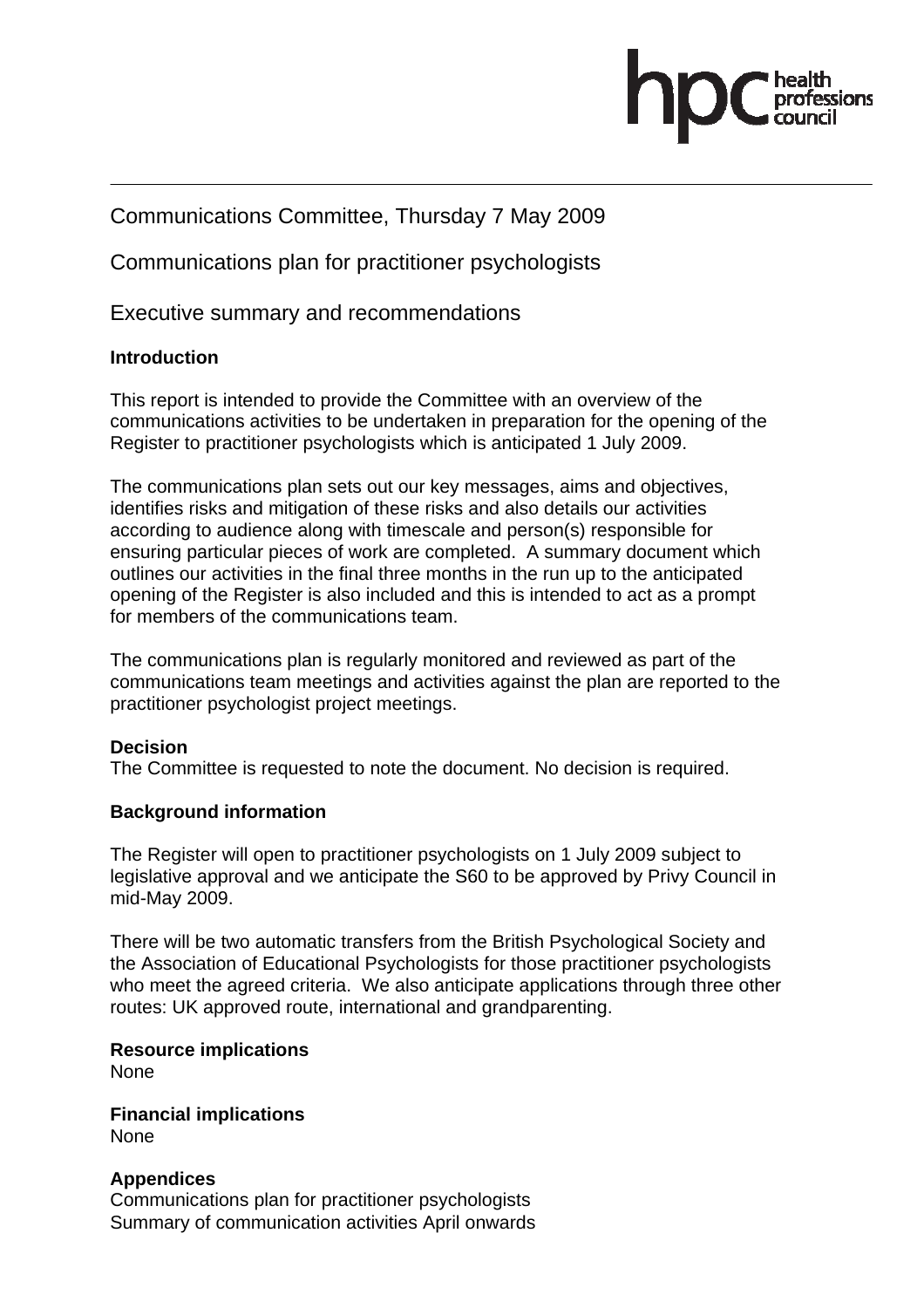# **Communications plan for practitioner psychologists**

#### **Communications involvement**

Co-ordinator of plan: Jacqueline Ladds All of communications team involved in the implementation

#### **Team responsible for managing this project**

| <b>Directorate</b>  | There is currently a project team which consists of<br>representatives from all departments in the HPC |
|---------------------|--------------------------------------------------------------------------------------------------------|
| <b>Project lead</b> | Greg Ross-Sampson, Director of Operations                                                              |

#### **Launch date of initiative**

Anticipated 1 July 2009

#### **Background to the project**

The Register will open to practitioner psychologists on 1 July 2009 subject to legislative approval. We anticipate the legislation to be approved by Privy Council in mid-May 2009. There will be two automatic transfers from the British Psychological Society and the Association of Educational Psychologists for those practitioner psychologists who meet the agreed criteria. We also anticipate applications through three other routes: UK approved route, international and grandparenting.

#### **Key messages**

There are two main messages

- the HPC will be the new regulator for practitioner psychologists and that there will be nine protected titles (seven domain specific and two general) and what that means in practise
- there are four routes to the register (automatic transfer from existing voluntary registers, UK approved route, grandparenting and international)

### **Communication aims and objectives**

There are two key aims

- to raise awareness amongst key stakeholder groups that the HPC is the new regulator for practitioner psychologists and what that means in practise
- to ensure that detailed information about the four main routes to the register is available to potential registrants and employers

### **Target audiences**

Members of the public, practitioner psychologists using the protected titles, employers, professional bodies (BPS and AEP) and parliamentarians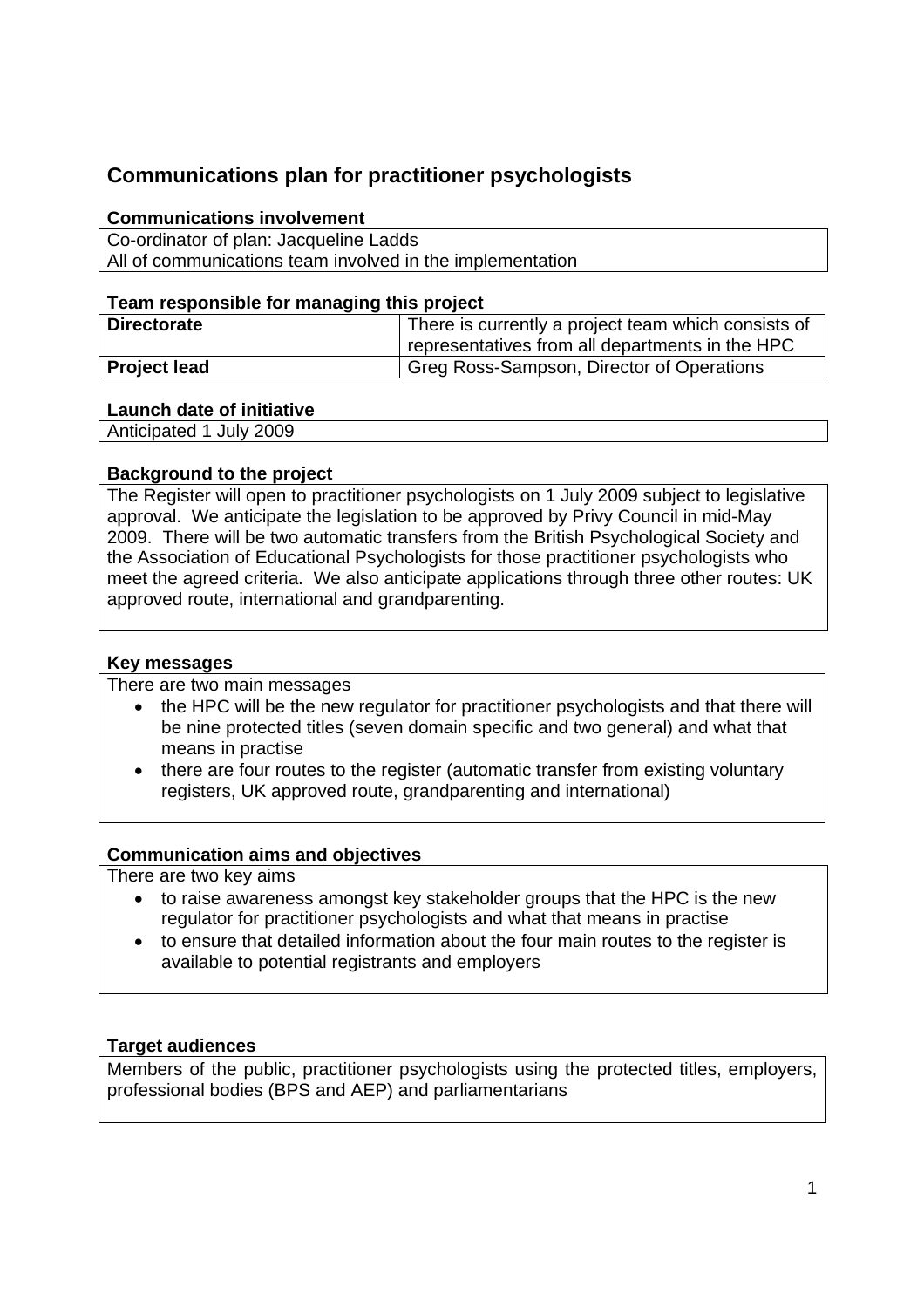## **Communication channels to be utilised to support this project**

Public affairs, including briefings to Parliamentarians and meetings as required Website, including news pages and up to date information

Events, talks and presentations, including attendance at relevant professional body events and talks to groups of psychologists

Press, including to professional press and public facing media campaign as well as press releases at key stages

Publications, information in HPC In Focus and publication of standards

#### **Is the HPC working in partnership with any other organisations, external agencies or other regulators or commissions on this initiative?**

British Psychological Society, Association of Educational Psychologists

#### **Elephant traps/risks associated with this project**

| <b>Risk</b>                                         | Level of risk (high, medium, |
|-----------------------------------------------------|------------------------------|
|                                                     | low)                         |
| Delays to the opening of the Register               | Medium                       |
| Failure to make psychologists aware of the transfer | Low                          |

#### **Plans in place to minimise these risks**

Full implementation of the communications plan alongside continual monitoring of activities and realignment of plan as required

Communication representative at each project meeting, fully informed team, comms team meetings and project meetings to assess and review activities

### **Communication budget for this project**

Any costs are accommodated within the 2009-10 budget.

#### **Measurement and evaluation**

Successful transfer from BPS and AEP registers as well as amount and type of press coverage, number of visits to psychologist pages on website, number of talks and presentations undertaken, HPC participation in relevant professional conferences and exhibitions.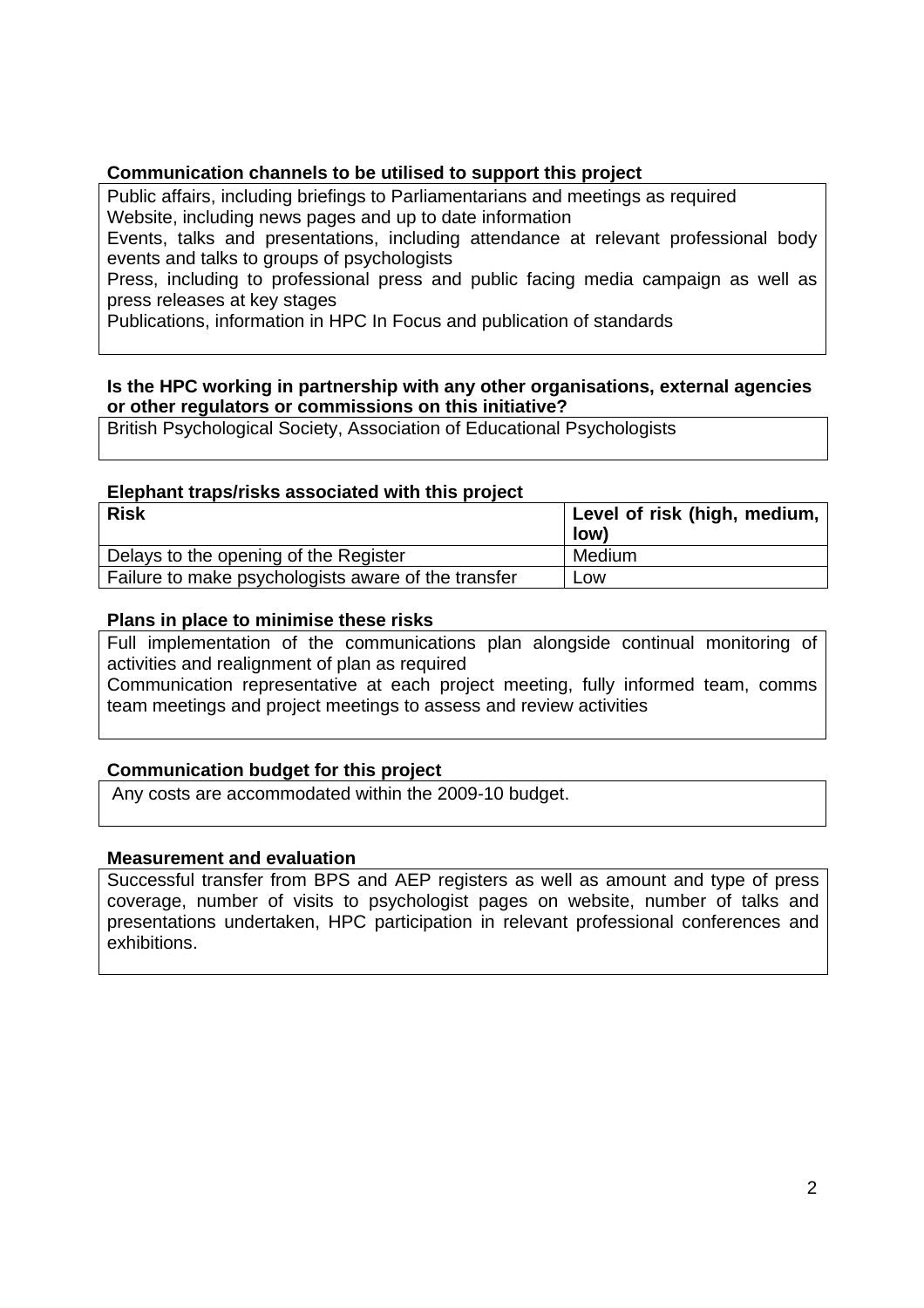# **Practitioner Psychologists Communications Workplan for 2008 onwards**

| <b>Main Activity</b>                                                                                                                   | <b>Description</b>                                                                                                                                                   | <b>Timescales</b>                                                                                              | <b>Responsibility</b>                 |
|----------------------------------------------------------------------------------------------------------------------------------------|----------------------------------------------------------------------------------------------------------------------------------------------------------------------|----------------------------------------------------------------------------------------------------------------|---------------------------------------|
|                                                                                                                                        |                                                                                                                                                                      |                                                                                                                |                                       |
| <b>Communication with HPC</b><br>employees                                                                                             | 1. Presentations to Registrations (with briefing<br>notes and links to more information on<br>intranet)                                                              | December 2007<br>(done) / June 2008<br>/ Ongoing every<br>few months as<br>necessary to<br>update on timetable | Comms/Policy/Registrations(<br>MP/MG) |
|                                                                                                                                        | 2. Presentation to all staff, Newsletter, FAQ's                                                                                                                      | Briefing at all<br>employee meetings<br>in 2008,<br>presentation by<br>project lead early<br>2009              | Projects/Policy/Comms<br>(MP)         |
|                                                                                                                                        | 3.<br>Information on intranet                                                                                                                                        | From Sept 2008                                                                                                 | Policy/Comms (MP/TG)                  |
|                                                                                                                                        | 4. Regular review of comms plan at team and<br>project meetings                                                                                                      | Ongoing from<br>January 2009                                                                                   | Comms (JAL)                           |
|                                                                                                                                        |                                                                                                                                                                      |                                                                                                                |                                       |
| <b>Communication with</b><br>practitioner<br>psychologists/relevant<br>professional bodies (eg<br><b>BPS) and other</b><br>professions | 5. Develop detailed pages for psychologists<br>including information on routes to register,<br>FAQs, protected titles.<br>Ensure website regularly updated<br>6.     | From Jan 2009                                                                                                  | Policy/Comms<br>(MG/MP/NB/TG)         |
|                                                                                                                                        | 7. Write news articles for HPC website and In<br>Focus newsletter about consultations results,<br>progress of legislation etc                                        | Jan 2009 ongoing                                                                                               | Policy/Comms (EG/JJ)                  |
|                                                                                                                                        | 8. Research press lists and write press<br>releases for professional journals, trade and<br>other interested media contacts on<br>consultations launched, updates to | Ongoing                                                                                                        | Comms (EG)                            |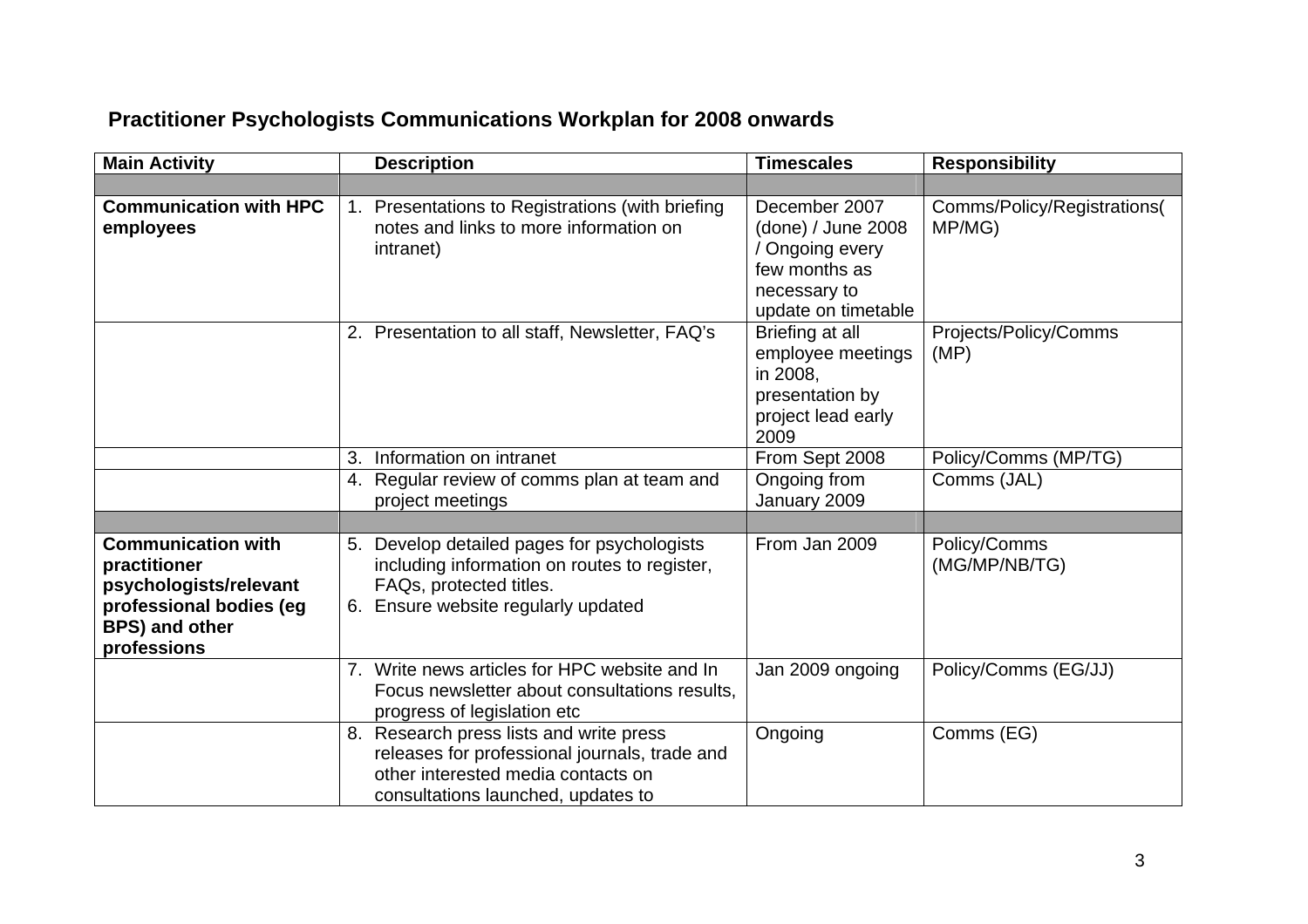| <b>Main Activity</b>                                                                                                               | <b>Description</b>                                                                                                                                                                               | <b>Timescales</b>                                               | <b>Responsibility</b>   |
|------------------------------------------------------------------------------------------------------------------------------------|--------------------------------------------------------------------------------------------------------------------------------------------------------------------------------------------------|-----------------------------------------------------------------|-------------------------|
|                                                                                                                                    | legislation, routes to register, SOPs/SETs etc                                                                                                                                                   |                                                                 |                         |
|                                                                                                                                    | 9. Write articles and send information to<br>relevant professional bodies with request to<br>put information on website, newsletters,<br>magazines                                               | Ongoing                                                         | Comms (NB/EG)           |
|                                                                                                                                    | 10. Advertise on HPC website and in<br>professional journals for Partners.                                                                                                                       | Early 2008 ongoing                                              | Partner Manager (DD)    |
|                                                                                                                                    | 11. Ensure all Listening Events and Exhibitions<br>have relevant information and updates                                                                                                         | Ongoing                                                         | Comms (SC)              |
|                                                                                                                                    | 12. Events Manager to research and book<br>relevant exhibitions/professional body<br>conferences for practitioner psychologists<br>providing speakers, workshops, stand                          | Ongoing but<br>attendance from<br>just before register<br>opens | Comms (SC)              |
|                                                                                                                                    | 13. Ensure CPD Communications Manager is<br>speaking to practitioner psychologists and<br>stakeholder groups as required informing<br>them about HPC, routes to register and CPD<br>requirements | From April 2008                                                 | Comms (MP)              |
|                                                                                                                                    | 14. Plan for joint mailing with BPS and AEP once<br>Privy Council has approved S60s                                                                                                              | Early May 2009                                                  | Comms (JAL)             |
|                                                                                                                                    | 15. Update student presentation and guidance<br>for tutors with relevant information once<br>Register open                                                                                       | From July 2009                                                  | Comms/Education<br>(MP) |
|                                                                                                                                    |                                                                                                                                                                                                  |                                                                 |                         |
| <b>Communication with</b><br><b>Parliamentarians</b><br>(Westminster and<br>devolved)<br>(all subject to legislative<br>timetable) | 16. Write and distribute briefing to interested<br>MPs and Peers on views about White Paper.                                                                                                     | January 2008                                                    | Comms (NB)/Policy       |
|                                                                                                                                    | 17. Send briefing to all members of the Health<br>and Sport Committee in Scotland - for                                                                                                          | March 2009                                                      | Comms/Policy<br>(NB/MG) |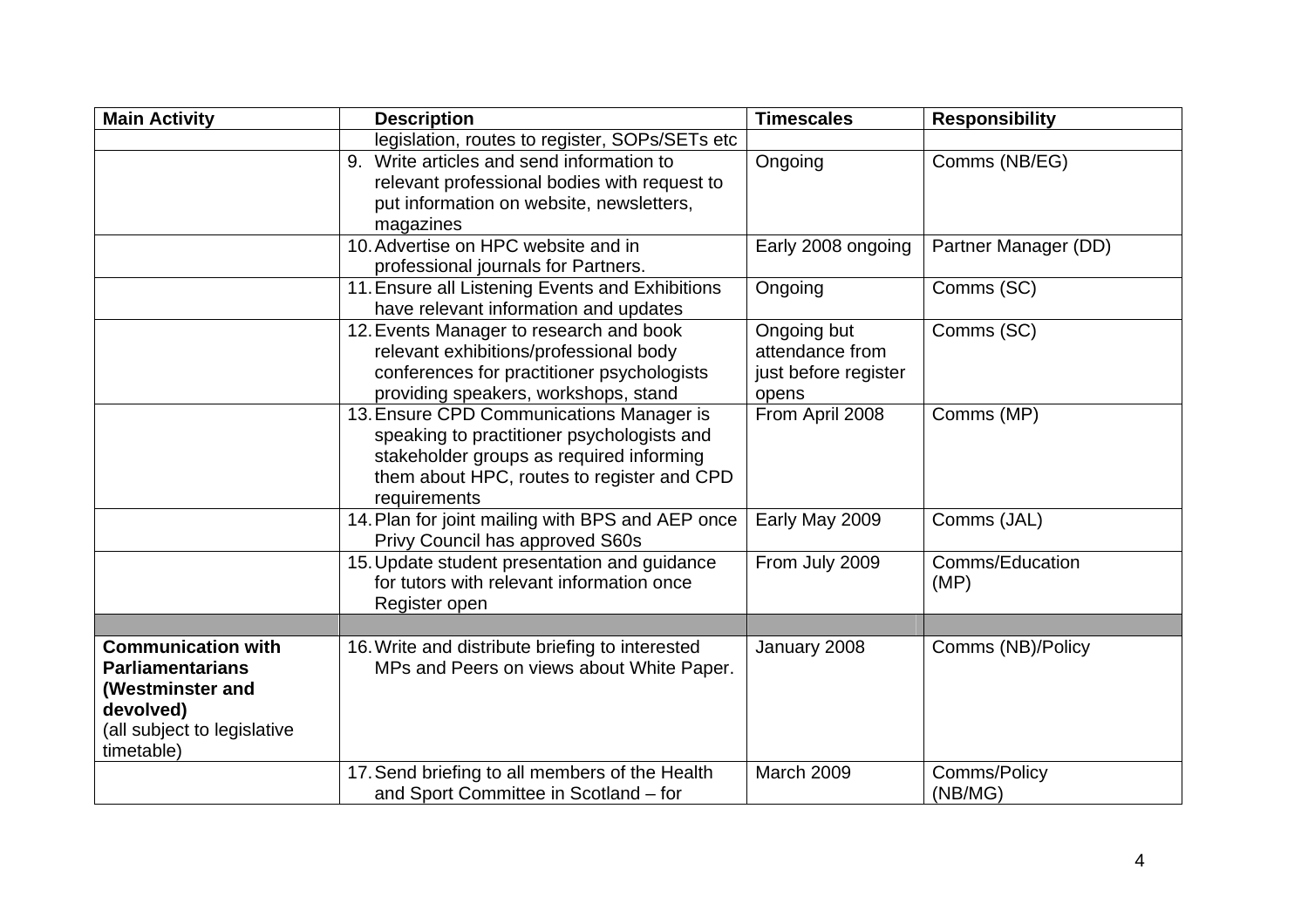| <b>Main Activity</b>                                                                   | <b>Description</b>                                                                                                                                                                      | <b>Timescales</b>  | <b>Responsibility</b>   |
|----------------------------------------------------------------------------------------|-----------------------------------------------------------------------------------------------------------------------------------------------------------------------------------------|--------------------|-------------------------|
|                                                                                        | inclusion in Committee papers in advance of<br>debate                                                                                                                                   |                    |                         |
|                                                                                        | 18. Sending briefing to all members of the House<br>of Commons Delegated Legislative<br>Committee in advance of debate.                                                                 | <b>March 2009</b>  | Comms/Policy<br>(NB/MG) |
|                                                                                        | 19. Send briefing to interested peers before<br>debate in the House of Lords, offering<br>meeting with Marc/Anna.                                                                       | End of April 2009  | Comms/Policy<br>(NB/MG) |
|                                                                                        | 20. Send all briefings for parliamentarians to<br>relevant department of health in home<br>countries.                                                                                   | March / April 2009 | Comms (NB)              |
|                                                                                        | 21. Meet with interested Ministers and<br>Parliamentarians                                                                                                                              | Ongoing            | Comms (NB)              |
|                                                                                        | 22. Provide information to interested<br>Parliamentarians and Parliamentary libraries                                                                                                   | Ongoing            | Comms/Policy<br>(NB/MG) |
|                                                                                        | 23. Publish e-politix interview with Marc about<br>regulation of psychologists and future<br>professions to be regulated                                                                | w/c 27 April 2009  | Comms/Policy<br>(NB/MG) |
|                                                                                        |                                                                                                                                                                                         |                    |                         |
| <b>Communication with</b><br>employers and other<br>relevant key stakeholder<br>groups | 24. Write articles for DoH bulletins, including<br>AHP bulletin, NHS Employers, NHS<br>Workforce Bulletin when legislation is<br>approved and date for opening of Register is<br>known. | From 1 July 2009   | Comms<br>(NB/EG)        |
|                                                                                        | 25. Research relevant employer lists and<br>consider mailings to employers to update<br>and highlight opening of Register                                                               | From 1 July 2009   | Comms (NB)              |
|                                                                                        | 26. Information to be included in all Employer<br>Event presentations and invitations for 2009<br>events to include Psychologist employers.                                             | Ongoing            | Comms<br>(NB/SC)        |
|                                                                                        | 27. Update employer section of the HPC website                                                                                                                                          | Feb/Mar 2009       | Comms (NB)              |
|                                                                                        |                                                                                                                                                                                         |                    |                         |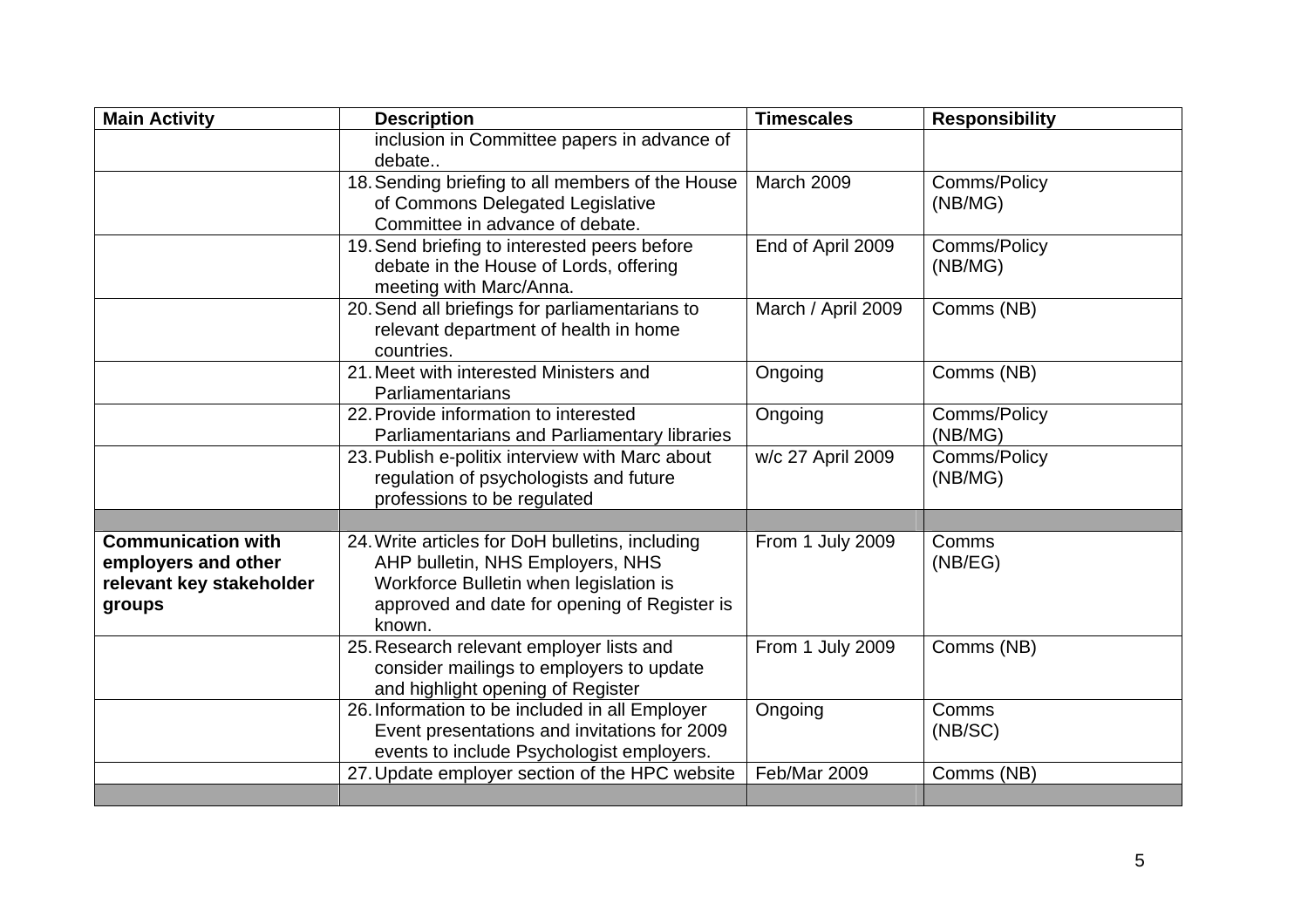| <b>Main Activity</b>                             | <b>Description</b>                                                                                                        | <b>Timescales</b>                                                | <b>Responsibility</b>   |
|--------------------------------------------------|---------------------------------------------------------------------------------------------------------------------------|------------------------------------------------------------------|-------------------------|
| <b>Communication with the</b><br>public          | 28. Media campaign focused on 1 July and<br>opening of Register - to include articles and<br>interviews in range of media | Planning from<br>March 2009 with<br>implementation<br>1July 2009 | Comms (EG/JAL)          |
|                                                  | 29. Update public information material and<br>ensure distribution according to agreed<br>schedule                         | From July 2009<br>onwards                                        | Comms (JJ/EG)           |
|                                                  | 30. Update event and exhibition banners to<br>include practitioner psychologist in list of<br>professions                 | From April 2009                                                  | Comms (JJ/JL)           |
|                                                  | 31. Update publications to include practitioner<br>psychologist in list of professions                                    | From May 2009                                                    | Comms (JJ)              |
|                                                  | 32. Update ongoing advertising in yell.com,<br>google etc                                                                 | From July 2009<br>onwards                                        | Comms (EG)              |
|                                                  |                                                                                                                           |                                                                  |                         |
| <b>Communication with</b><br>education providers | 33. Managed through Education - Approvals and<br>Monitoring                                                               |                                                                  |                         |
|                                                  |                                                                                                                           |                                                                  |                         |
| <b>Communication with all</b><br>audiences       | 34. www.hpc-uk.org - create web page for<br>practitioner psychologists. Upload new<br>information and FAQs as required    | January 2009                                                     | Policy/Comms<br>(MG/TG) |
|                                                  | 35. Write press releases on consultations<br>launched, updates to legislation, etc                                        | When necessary                                                   | Comms (EG)              |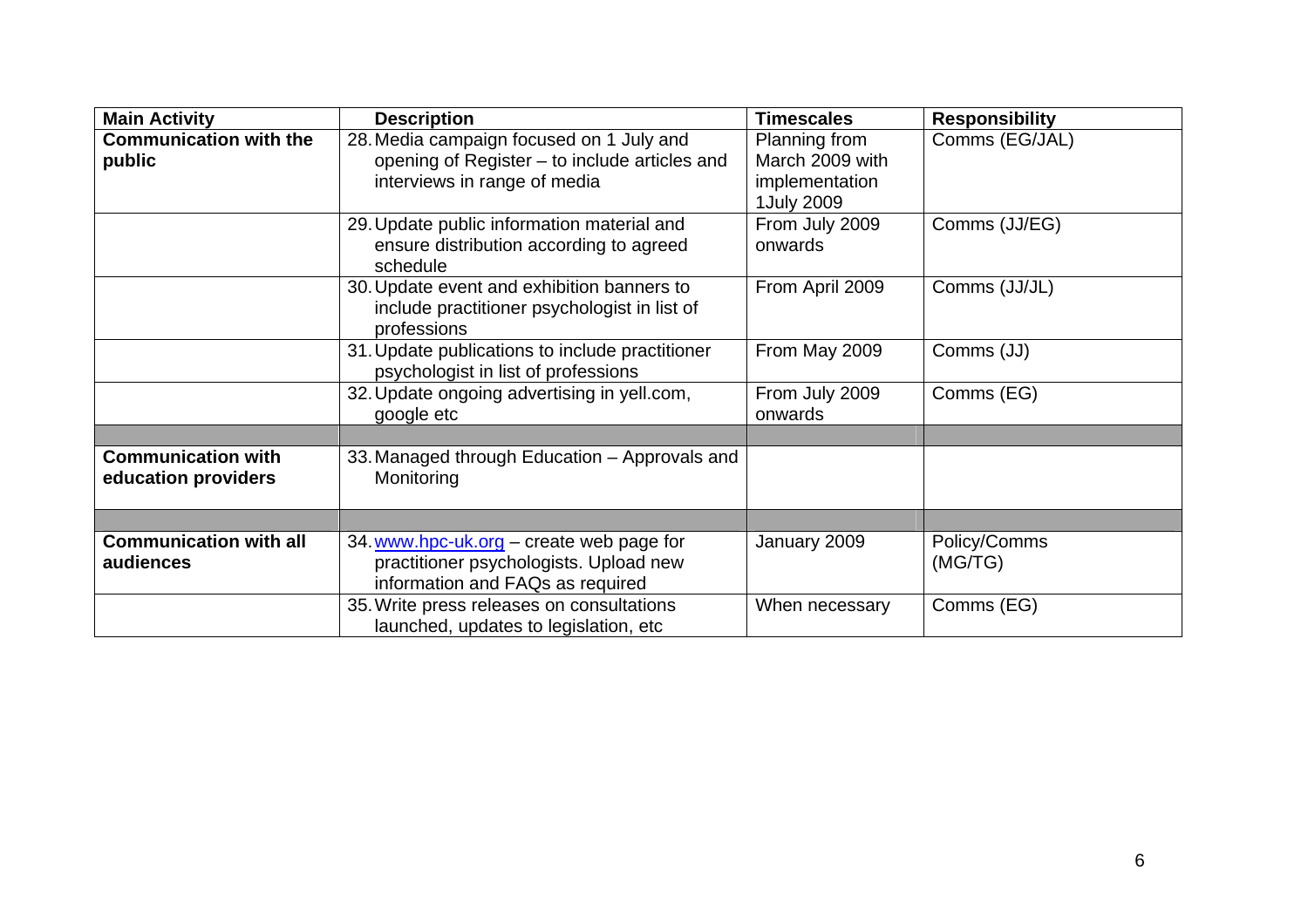| <b>Main activity</b>  | <b>Description</b>                                                                    | <b>Timescale</b>   | Lead          |
|-----------------------|---------------------------------------------------------------------------------------|--------------------|---------------|
|                       |                                                                                       |                    |               |
| <b>April 2009</b>     |                                                                                       |                    |               |
| www.hpc-uk.org        | Prepare FAQs with input from Education / Policy / Registration<br>and load to website | By end April       | <b>JAL/TG</b> |
|                       |                                                                                       |                    |               |
| Press                 | Research press lists                                                                  | April onwards      | Vivid/EG      |
|                       | Meeting with Vivid to discuss media strategy                                          | <b>End April</b>   | EG/JAL        |
| <b>Public Affairs</b> | e-politix interview goes live                                                         | w/c 27 April       | <b>NB</b>     |
|                       | Briefing note to Peers for House of Lords debate issued                               | w/c 27 April       | <b>NB</b>     |
| Events                | Research presence at BPS divisional annual meetings                                   | April onwards      | Vivid         |
|                       |                                                                                       |                    |               |
| Internal comms        | Undertake further briefings to registrations                                          | April              | <b>MP</b>     |
|                       | Continue team briefings as required                                                   | April onwards      | <b>MP</b>     |
|                       | Prep article for HPC Update                                                           | April              | <b>LS</b>     |
| <b>May 2009</b>       |                                                                                       |                    |               |
|                       | 5 May 2009 - House of Lords S60 debate                                                |                    |               |
|                       | 13 May 2009 - S60 signed off by Privy Council                                         |                    |               |
|                       | 20 May 2009: SETs and SOPs decision at ETC/Council                                    |                    |               |
| Publications          | SOPs to be artworked for publication on website and printed                           | May/June           | JJ            |
|                       | SETs to be amended to reflect amendment to SET1                                       | May/June           | JJ            |
|                       | Joint mailing BPS and AEP preparation and issue                                       | <b>Through May</b> | JAL           |
|                       |                                                                                       |                    |               |
| Press                 | Issue press release re: legislation                                                   | 13 May             | EG            |
|                       | Issue press release/place articles relating to SETs and SOPs                          | 20 May             | EG            |
|                       | Media preparation (set up interviews, articles etc)                                   | through May        | EG/Vivid      |
| www.hpc-uk.org        | News item regarding legislation                                                       | 13 May             | EG            |
|                       | News item regarding SETs and SOPs to home page                                        | 20 May             | EG            |

# **Summary of communications activities from April onwards – practitioner psychologists**